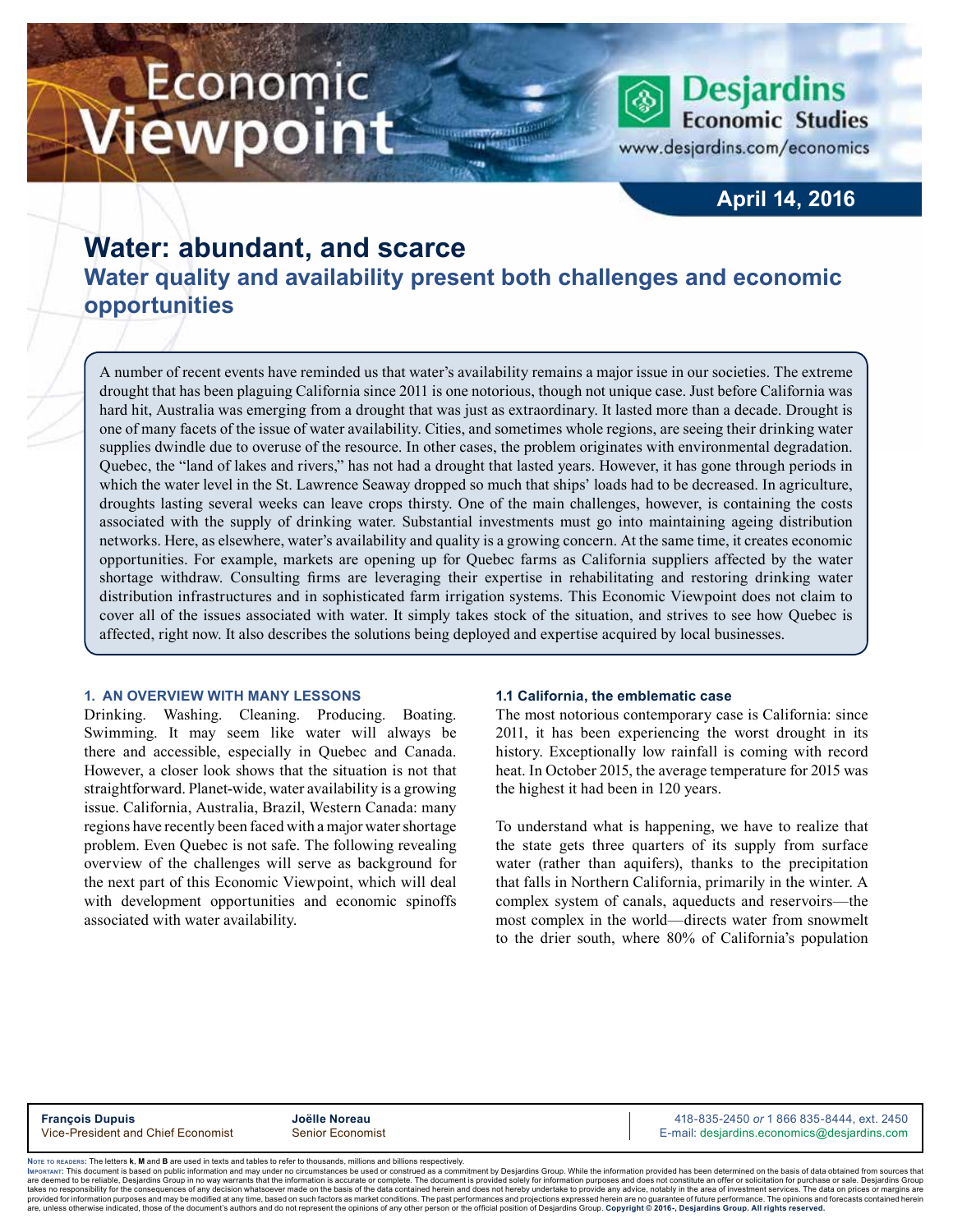

lives. One figure attests to the gravity of the situation: in April 2015, it was estimated that the snow pack in the Sierra Nevada mountains represented barely 6% of normal levels. The Governor of California decided to impose a 25% cut to cities' water consumption. He also announced a US\$1 billion assistance plan for the communities that were hardest hit by the water shortage.

The drought's environmental repercussions are becoming tangible. Three quarters of fish species are or could become threatened. And forest fires are getting worse. In 2015, they destroyed over 300,000 hectares.

#### **1.2 Farming in jeopardy**

Economically, agriculture seems to be the sector most vulnerable to drought. It is a very thirsty sector, using four times more surface water than cities! California is the United States' "garden," on its own producing one third of the vegetables and two thirds of the fruit and nuts in the entire country, without factoring exports of these same products. The agricultural industry is showing stunning resilience. It even managed to set a record for sales in 2013, and fell just short of beating the record again in 2014.

The resilience is due to two factors. Forced to reduce their productive acreage (-9% since 2011), farmers are preferring more profitable crops, or crops that allow for short fallow periods (annuals). Grapes, lemons, almonds and other nutbearing trees, for example, have partially dislodged cotton, cereals, alfalfa, and cattle and dairy production.

Deprived of surface water, moreover, farmers have made a massive shift to groundwater. In 2014, they are estimated to have made up 70% of their water shortage in this way. Water well diggers' order books are bursting and some farmers are even buying their own drills. Some believe, however, that this is a short-term solution. In numerous regions, the speed at which the pumps are extracting water is faster than the speed at which the aquifer<sup>1</sup> is replenished. Consequently, the level in the aquifer drops, causing some wells to dry out; the ground level can also sink up to 30 centimetres a year in some places! Over the long term, the situation seems unsustainable in some regions. The government is expected to be forced to tighten regulations on well drilling which, for now, are relaxed, to say the least.

The fact that agricultural product sales are holding up should not obscure the fact that the difficulties created by the water shortage remain huge. According to a study by the University of California (UC Davis), the costs that can be chalked up to the drought were around US\$2 billion in 2015.2 Well drilling costs alone are close to US\$800 million.

#### **1.3 Adapting does not mean the problem is over**

The drought has lasted for four years, and no one knows when the crisis will end. What is clear to climate specialists, however, is that in California and all low rainfall areas, climage change will make droughts more frequent, longer, and more intense. Scientists have also shown that climate change is partially responsible for the current drought. Depending on the year, they put its share of the responsibility at 5% to 27%.3

Scientists are also observing that, increasingly, abnormally low rainfall is combining with above normal temperatures. By increasing water evaporation, such temperatures worsen the impact of drought.

In January 2016, water levels in reservoirs had started to go up and the snow pack was above average, as a result of El Nino. The specialists are thus showing some optimism. However, their optimism is being curbed by two factors. First, reservoir levels were still below normal. If the drought were to end now, water availability would remain just as much of an issue, because it would likely take years to replenish the water reserves. Secondly, California's water reserve system is designed to cover the needs of just one year. The state remains at the mercy of any further drought.

Another factor must be added to paint a full picture of the situation in California: contamination of the water table by uranium, a phenomenon that is just now being gauged. Twenty per cent of ground water has a high uranium content. The research blames farming practices. Uranium occurs naturally in the soil, in insoluble form. However, nitrates in the soil from nitrogen fertilizers make uranium soluble. It then runs into the underlying aquifer. University of Nebraska researchers found a 78% correlation between nitrates and uranium. For human beings, ingesting water containing excess uranium can lead to an increased risk of cancer and kidney problems.4

<sup>2</sup> Economic Analysis of the 2015 Drought For California Agriculture, UC Davis Center of Watershed Sciences, ERA Economics, August 17, 2015

<sup>3</sup> "California Drought Is Made Worse by Global Warming, Scientists Say," New York Times, August 21, 2015

<sup>&</sup>lt;sup>1</sup> An aquifer is a geological or rock formation that is sufficiently porous or cracked and permeable to temporarily or permanently contain mobile water. See *Wikipedia*.

<sup>4</sup> "Western United States struggles with uranium contamination in water," CTV News (The Associated Press), December 8, 2015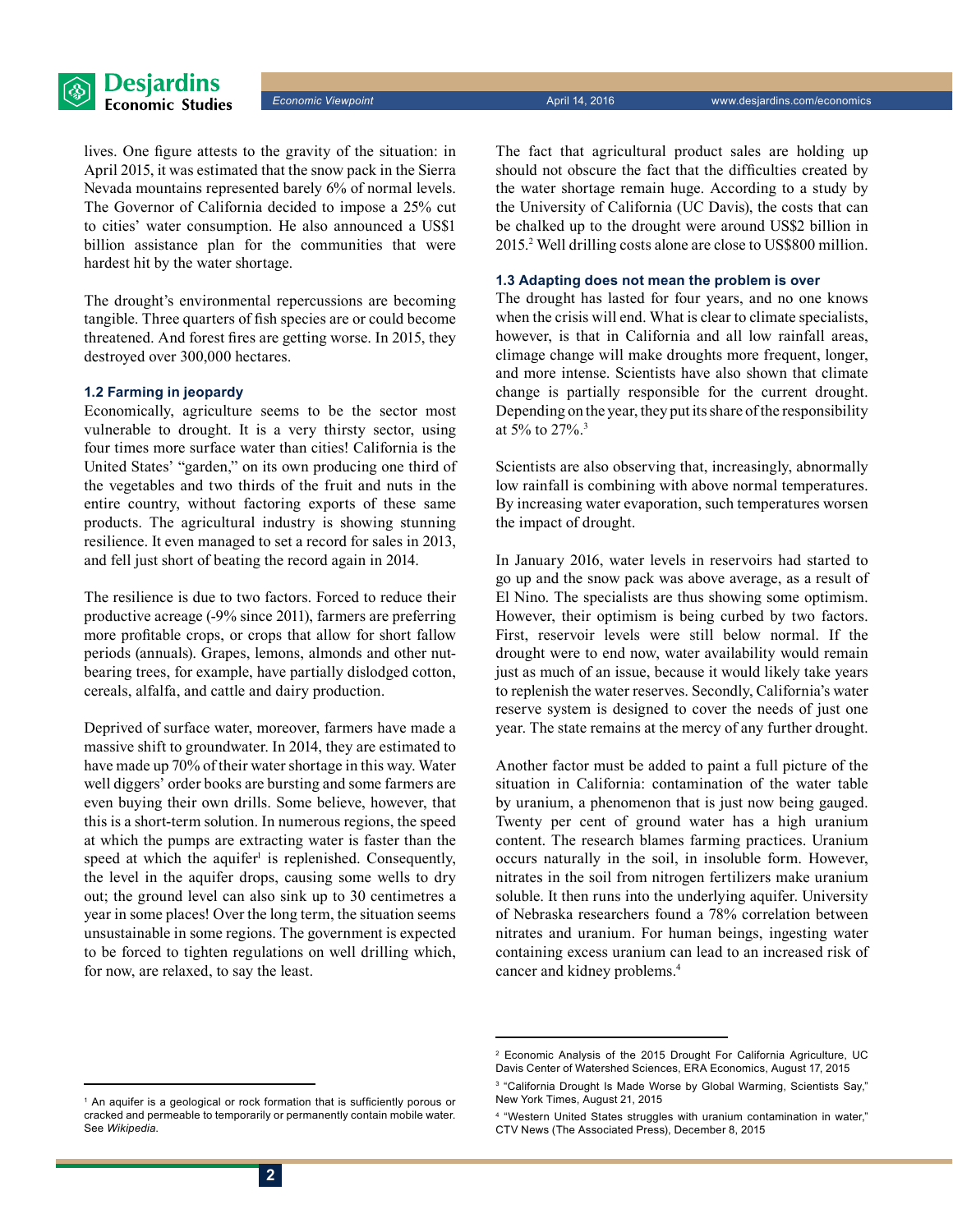

#### **1.4 Australia and the "Big Dry"**

The California case is reminiscent of another one, just as serious. From 1997 to 2009, Australia went through the Big Dry, the worst drought in its history. The resulting forest fires killed 173 people. Rice and cotton production nearly disappeared. One third of vines were destroyed. Several species of animals are near extinction and, of course, thousands of jobs were lost.

In 2009, Melbourne, a city with 4.3 million residents, was down to one quarter of its normal water supply. Melbourne implemented a series of measures which managed to cut water consumption per person by nearly half. Other regions, like California and Brazil, are now using the Australian measures as models.

Australians are getting ready for the next drought. The main lesson they learned from the Big Dry is that droughts will reoccur and can be expected to be longer, and worse. A new term has entered metereorologists' vocabularly: megadrought.

#### **1.5 Sao Paulo's critical situation**

A drought highlights the weak points in a water supply system, as the city of Sao Paulo, in Brazil, eloquently illustrates. The most populous city in the southern hemisphere, Sao Paulo is having its worst water supply problems in the last 80 years. In October 2015, for example, the Cantareira reservoirs, which serve nine million out of the city's 20 million inhabitants, were at only 12% of capacity. At the same time, electricity prices went up, as the region is primarily powered by hydroelectricity.

While the crisis originates with a drought, three factors made it a lot worse: rapid population growth, inadequate storage and distribution infrastructures, and poor overall management. The Billing's reservoir, which has 20% more capacity than the Cantareira reservoirs, cannot be used due to contamination. As for the Cantareira reservoirs, their low supply is partially due to the excess deforestation in their watershed. An estimated 40% of the forest is degraded or gone, profoundly changing the region's rainfall and suggesting it will take more than one good rainy season to bring the water shortage to an end.

Ironically, Brazil is the country with the world's largest reserves of fresh water (between 12% and 16%). However, that water is primarily in the northern part of the country, while Sao Paulo is in the south.

#### **1.6 Western Canada is no stranger to the issue**

In Alberta, Saskatchewan and British Columbia, 2015 was marked by record temperatures, and rainfall that was well below normal. It was the worst drought of the decade. Vancouver had to ration water. Agriculture also took a big hit: yields fell while the price of commercial hay quadrupled in some regions. In Alberta alone, where 80% of the farms were affected by the drought, the government agency responsible for farm insurance forecast last August that it would have to pay out CAN\$1 billion on farmers' claims. Simultaneously, fire laid waste to several thousand hectares of forest over all three provinces. In Saskatchewan, the fires affected ten times the area of a normal year. And the previous year had been exceptionally wet! Some are saying normal doesn't exist anymore.

Meteorologists in these regions are astounded by the size of the drought area, which extended from Ontario's Western border to the Pacific Ocean, and from the Mexican border to the Arctic Ocean. Factoring in the unusually warm Pacific Ocean, the University of Saskatchewan's Canada Research Chair in Water Resources and Climate Change says he increasingly suspects there is a connection between these phenomena and climate warming.<sup>5</sup>

#### **1.7 Quebec is not completely safe**

Although Quebec has never experienced a drought of the kind described previously, it still gets some major droughts, as in 2012. The water in the Saint Lawrence was so low that Seaway managers recommended that shipowners cut loads by 10% in order to reduce their drafts.<sup>6</sup> Several of Quebec's big rivers reached record low water levels. In July 2012, hydroelectric production was 20% lower than the year before. Farmers in some parts of Quebec, like the Outaouais, saw a very serious decline in yields.

Since Quebec's water clean up program (Programme d'assainissement des eaux du Quebec) was introduced in 1978, over CAN\$7 billion has been invested to keep wastewater out of the environment, protect water quality in the St. Lawrence, lakes and rivers, and provide Quebecers with quality drinking water. The current challenge involves rebuilding municipal drinking water distribution systems. These networks are invisible, and everywhere, serving 86% of Quebec residents. Some of the infrastructures are reaching the end of their life cycle, and the result is a twin impact. On one hand, breakage tends to increase, triggering

<sup>5</sup> "Is this drought caused by climate change?" National Observer, July 13, 2015

<sup>6</sup> The draft is the height of the submerged part of the boat, which fluctuates with load. It corresponds to the vertical distance between the water line and the lowest point on the hull, usually the keel. See Wikipedia.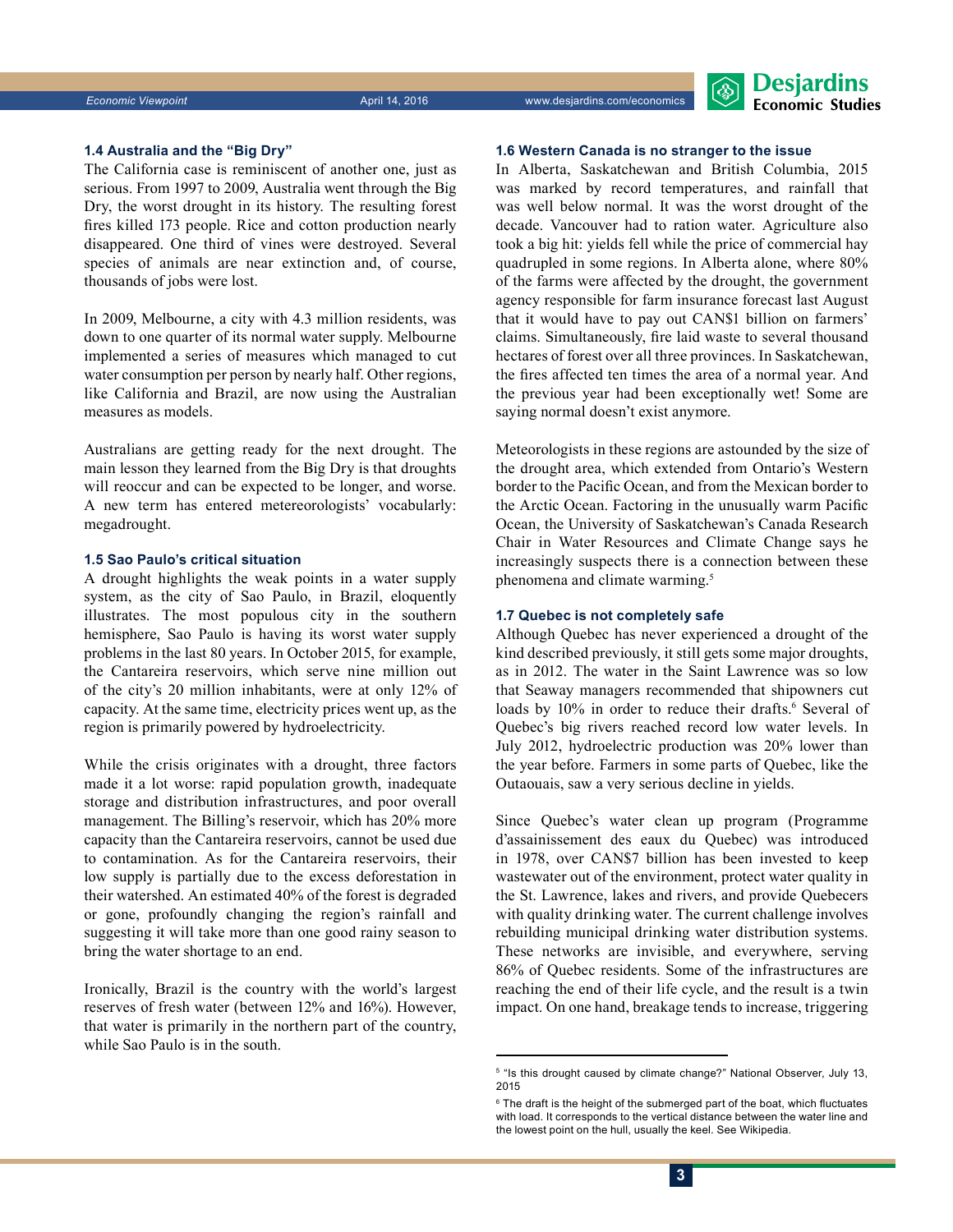

substantial direct and indirect costs. Leaks are increasing as well, a sneaky and serious problem. In 2011, the Ministère de l'Environnement estimated that an average of 30% of potable water was being lost across Quebec due to leaks and breaks. In other words, nearly one litre of water out of three does not get to users.

In 2011, the Quebec government created the Stratégie québécoise d'économie d'eau potable (Quebec potable water conservation strategy), $\theta$  in which one primary goal is to reduce leakage. As potable water is estimated to cost \$1.51 a cubic metre, the government thinks that reducing consumption by 20% would save the province around CAN\$2 billion over 20 years. Municipalities are being asked to reduced leakage to at most 20% by 2017. More than 400 municipalities representing 80% of the population have instituted programs to find and repair water leaks.

Note that the challenge of upgrading water distribution networks is one Quebec shares with several other provinces and many countries. According to the Canadian Municipal Water Consortium, "Most municipalities face significant challenges from historic underfunding that leads to backlogs of infrastructure repair or replacement, while simultaneously facing greater system demands."<sup>8</sup> Here, in the budget tabled March 22, 2016, the federal government announced that it was creating a "new Clean Water and Wastewater Fund" for provinces, territories and municipalities. CAN\$2.0 billion will be invested over four years as of the 2016-2017 fiscal year.<sup>9</sup> In 2005, the Environmental Protection Agency estimated that it would cost the United States US\$277 billion over the next twenty years to maintain existing networks and build new ones.

At the same time, while a lot of progress has been made, the quality of the water in the St. Lawrence, and rivers and lakes remains a major concern. The water supply networks for 70% of Quebec's population draw from these sources. However, in some places, the deterioration of the water quality means increasingly complex and expensive processes must be used to make it potable. Quebec City's problems with Lac Saint-Charles speak eloquently to this issue. Quebec's capital draws half of its drinking water from this lake. A recent study revealed accelerated degradation of the lakewater as a result of such things as residential development, tree clearing, defective sanitary facilities and even the salt used to de-ice a nearby highway. Public authorities warn that it will cost milions of dollars to solve this problem.

This is not the only place where de-icing salt is being blamed for water degradation. At Lac Saint-Augustin, a body of water close to Quebec City surrounded by traffic arteries, the Ministère des Transports and Université Laval has been engaged in an experimental project to reduce salt contamination since 2009. Among other things, the project involves creating a filter bed and a purifying marsh.

A study by the Ministère de l'Environnement du Québec indicates that pollution in three rivers in southern Quebec is hitting peaks. More than 96% of the samples taken from the Yamaska, Richelieu and Nicolet rivers and their watersheds showed pollution levels that were above acceptable standards.10 That is seven times higher than it was five years ago.

In recent years, the proliferation of cynobacteria (bluegreen algae) also attests to the deterioration of some lakes and water courses. In some cases, it is forcing municipalities to acquire additional equipment to get the toxins produced by these bacteria out of the drinking water. Moreover, cynobacteria can limit water-based activities.

To sum up, many parts of the globe have experienced severe drought in recent years. California, Australia, Brazil and the Prairie provinces attest to the environmental, economic and social repercussions of drought. Climatologists note that the droughts are getting longer and more intense, a phenomenon that is at least in part due to climate disruption. For its part, Quebec must tackle the twin challenge of protecting the quality of its lakes and water courses, and reducing the costly waste of potable water.

<sup>7</sup> Gouvernement du Québec, La stratégie québécoise d'économie d'eau potable, 2011, 38 pages [in French only]. http:/[/www.mamrot.gouv.qc.ca/](http://www.mamrot.gouv.qc.ca/pub/grands_dossiers/strategie_eau/strategie_eau_potable.pdf) [pub/grands\\_dossiers/strategie\\_eau/strategie\\_eau\\_potable.pdf](http://www.mamrot.gouv.qc.ca/pub/grands_dossiers/strategie_eau/strategie_eau_potable.pdf)

<sup>8</sup> 2015 Canadian Municipal Water Priorities Report, Canadian Municipal Water Consortium, 2015.

<sup>9</sup> Source: Finance Canada, 2016 Budget, p.106

<sup>&</sup>lt;sup>10</sup> Présence de pesticides dans l'eau au Québec - Portrait et tendances dans les zones de maïs et de soya – 2011 à 2014, MDDELCC, 2015.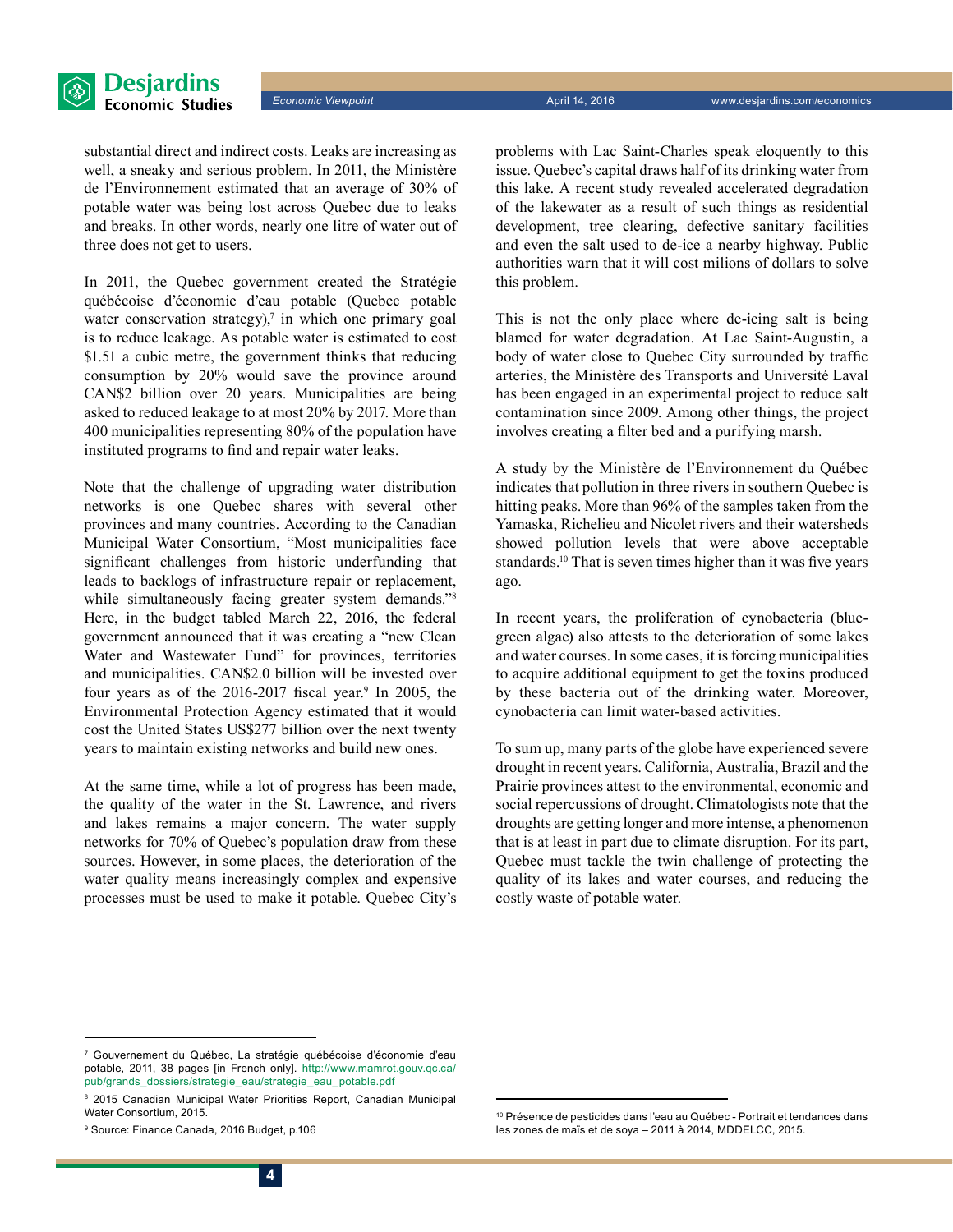#### **2. REPERCUSSIONS AND OPPORTUNITIES**

The previous section set out a number of major issues associated with water. The regions affected are on the watch for technological solutions that will help achieve an adequate supply, in terms of quantity and quality. In Quebec, demanding upgrades to potable water distribution networks are relying on an array of rehabilitation techniques that have emerged in the last few years. In California, the water shortage accelerated the development of wastewater recycling technologies.

Along with technological solutions come market opportunities. The water shortage is forcing businesses to get out of some traditional markets. Also in California, the drought is leading to a decline in overall cultivated areas, particularly for vegetable crops. It is also prompting a decline in raising cattle for beef and dairy production due to a lack of feed and water, the core elements in these animals' diets.

Whether we like it or not, in additional to being essential to life, water has been tied to Quebec's prosperity for a very long time. The St. Lawrence has always been an essential artery for the country's economic activity. The shores of the St. Lawrence, and other rivers and lakes were the first to be settled. To this day, freight is transported over the water. Water also nourishes us, by means of its fish resources, among other things. Harnessing the current has made it possible to deploy an enviable hydro-power network, fostering industrialization.

At this time, the most immediate concerns involve water preservation. Potential scarcity, avoiding waste and water quality are among the many challenges that must be tackled right away. The adage "necessity is the mother of invention" comes into concrete application here. Business opportunities can arise from a problematic situation. Here, many Quebec businesses are already at work, as we can see.

#### **2.1 Upgrading potable water distribution networks**

The Quebec government's 2011 adoption of its potable water conservation strategy shows the importance given to upgrading public drinking water distribution networks. By setting water conservation goals and providing financial support through a variety of programs, the government is mobilizing the energies of the various stakeholders.

The government's aim is also reflected in the 2013-2023 Quebec Infrastructure Plan, which has set aside a CAN\$3.5 billion envelope to upgrade underground networks, drinking water facilities, and wastewater treatment facilities.

Many consulting firms have developed solid expertise in the area. When the strategy was unveiled, the Association des ingénieurs-conseils du Québec declared that "Quebec engineering consulting firms have internationally renowned water management expertise. They work all over the world, on many projects. This presence in international markets gives Quebec clients the benefit of expertise developed abroad, and keeps them abreast of cutting-edge technologies and methods."11

Simultaneously, numerous Quebec organizations have developed equipment and techniques that are specifically designed for work on underground infrastructures. Universities such as Université de Montréal, McGill, École de technologie supérieure and Université Laval devote resources to it, as does the Centre eau terre environnement, at the Institut national de la recherche scientifique (INRS).

Lastly, these organizations are networked within organizations such as the Centre d'expertise et de recherche en infrastructures urbaines (CERIU, the urban infrastructure expertise and research centre). The packed program of CERIU's annual conference highlights the proliferation of new processes and technologies.

#### **2.1.1 Preliminary diagnostics**

Things would be simple if we only needed to know a pipe's age and composition to establish its condition. However, several other factors are involved, such as the original installation conditions, composition of the soil (associated with corrosion), and weight of the vehicles that travel overhead. Much of the challenge involved in diagnosing the situation is related to the fact that the infrastructures are, for the most part, buried and invisible. Luckily, there are now a variety of efficient, economical inspection and monitoring techniques.

#### **2.1.2 Detecting leaks**

One of the main goals of monitoring is detecting leaks. Leaks have two impacts: they waste water and, by causing erosion, they open up voids that can eventually cause the roadway to collapse.

The search for leaks relies on water budgets. By dividing the network into sectors and installing water metres (flow metres) at strategic locations, it is possible to detect abnormal fluctuations in volume that could be caused by leaks. Detection equipment is used to pinpoint the leaks. The technologies available range from ground penetrating radar

<sup>11</sup> "L'Association des ingénieurs-conseils du Québec appuie la nouvelle Stratégie québécoise d'économie d'eau potable," press release, March 28, 2011.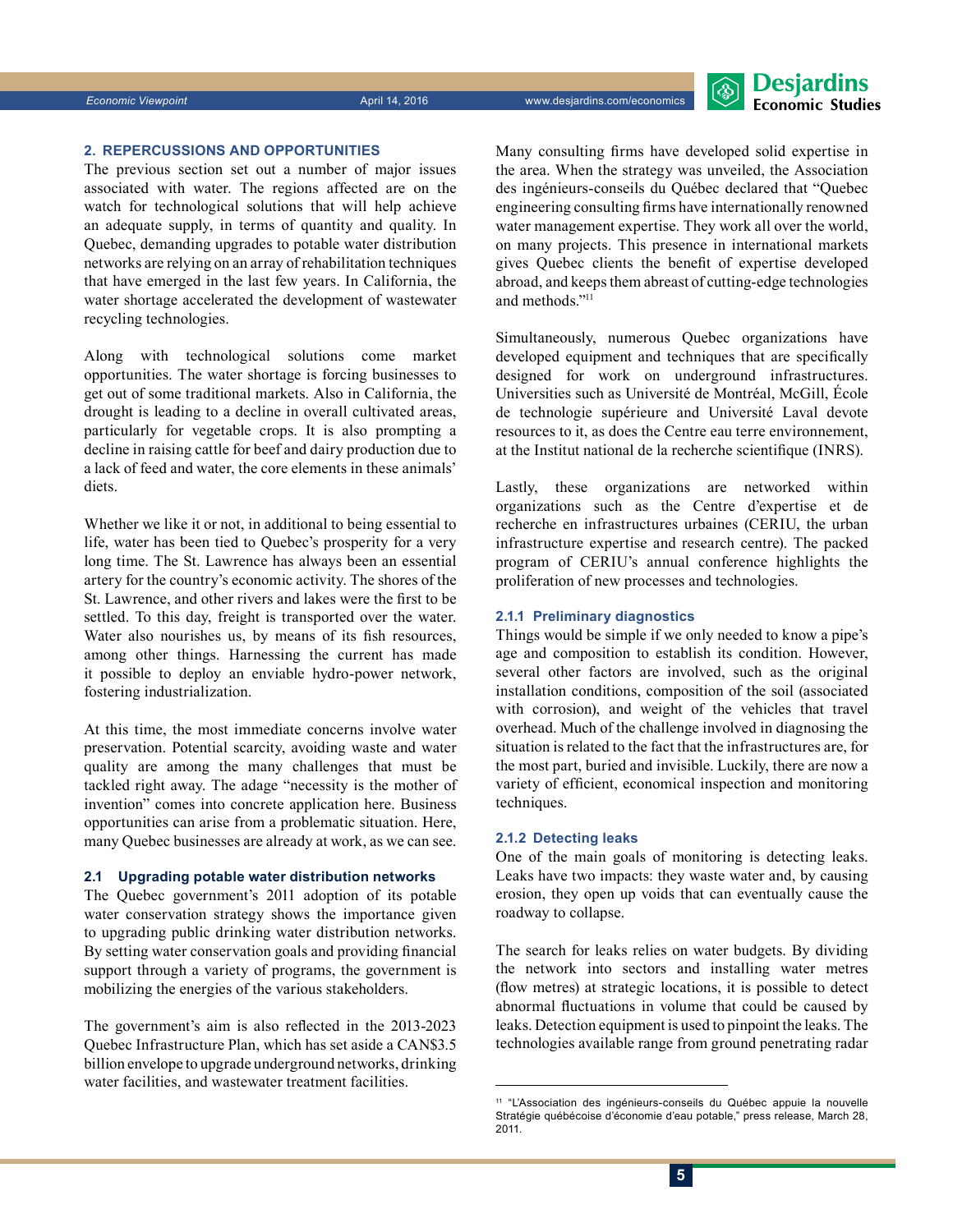

to infrared imaging, but technologies that use sound waves are used the most (leaking water makes noise and sends out vibrations). Remote guidance and robotic inspection equipment that travels within the pipes is also being used more and more. There are also leak locators, devices that are permanently installed in a network. Montreal intends to install more than 700 leak locators in the downtown area.<sup>12</sup>

#### **2.1.3 Rehabilitating conduits**

One area that has made very spectacular progress in the last few years is trenchless pipe rehabilitation and replacement. A variety of techniques make it possible to repair, reinforce or even replace pipes without having to dig: lining them by inserting a sheath or injecting a coating, tubing, etc. These techniques are less costly, less disruptive to traffic and reduce environmental risks.

#### **2.1.4 Planning the work**

Both costly and demanding in terms of human and physical resources, it often takes several years to upgrade a network. Managers therefore have to create an action plan or investment plan. The planning process requires a complete inventory of the infrastructures: a database of geographic details and descriptions of the components. Diagnostics must also be performed on the infrastructures.

#### **2.1.5 Preserving the quality of lakes and rivers**

It takes a wide variety of expertise and services to preserve lake and river water quality. Some background is needed first, however. Water resource management is handled by watershed and involves decision makers, users and civil society. Actors must institute a master plan for water that sets out the issues in the water system involved. Based on an exhaustive analysis of the territory, the plan identifies the major issues and puts forward solutions for protecting, restoring and enhancing water resources. The expertise the plan draws on ranges from engineering, to biology and forestry.

Water quality is checked regularly through the collection of samples. Water quality is assessed through bacteriological sampling (with a special focus on fecal coliform bacteria) and physiochemical characterization. Companies who employ microbiologists, chemists and water technicians offer such services to municipalities, businesses and individuals.

A variety of steps can be taken to maintain or improve the quality of the water in lakes and rivers. Inspecting and replacing residential sanitary facilities is one current case. Shoreline revegetation with species recommended by specialists is another widespread case. There are also less well-known but very important steps, like building wastewater and rainwater retention ponds.

The issue of pesticides is also worth looking into. The latest Quebec government data shows that watercourse contamination rates have shot up in the mostly densely populated or intensely farmed areas: the St. Lawrence lowlands and the Lac Saint-Jean plain. Among other things, the Quebec Pesticide Strategy 2015-201813 tightens the conditions for using pesticides in agriculture. Any use of a pesticide that deems to pose the highest risk must be justified by an agronomist beforehand.

#### **2.2 Wastewater recycling and desalination**

In areas that are grappling with a serious water shortage, all potential solutions are considered. In California, for example, some have proposed importing potable water by boat. It only took a few calculations to show that this solution was unrealistic, given the volume of water required. The idea of an aqueduct to bring water from Alaska to California was also ruled out, given the prohibitive expense.

Plans to export fresh water from Canada, including Quebec, have been raised before, particularly since the end of the 1950s. Note that Canada has 20% of the world's fresh water reserves. Seven percent of these sources are renewable. Quebec has 3% of the world's fresh water within its territory, although it only represents one tenth of 1% of the world's population.<sup>14</sup> For many reasons, Canadian water is raising interest in the area of the bulk export of fresh water. One such project focused on Quebec in particular between the end of the 1950s and the start of the 1980s. The Great Recycling and Northern Development Canal was primarily known as the GRAND Canal. Water tanker projects were also raised, but did not materialize either. There is no consensus surrounding the issue of exporting water from Canada and Quebec. Simply raising the matter can touch off a firestorm. Note that, for the trade agreements signed to date, the limits have never been tested in this area and heavy debate could arise over the water issue.

<sup>13</sup> Ministère du Développement durable, de l'Environnement et de la Lutte contre les changements climatiques. Quebec Pesticide Strategy 2015-2018. 2015. 24 pages. http:/[/www.mddelcc.gouv.qc.ca/developpement/strategie\\_](http://www.mddelcc.gouv.qc.ca/developpement/strategie_gouvernementale/exemples_actions.pdf
) [gouvernementale/exemples\\_actions.pdf](http://www.mddelcc.gouv.qc.ca/developpement/strategie_gouvernementale/exemples_actions.pdf
)

<sup>12</sup> La Presse, Louis-Samuel Perron, Montréal veut poser des localisateurs de fuites d'eau, 5 août 2015

<sup>14</sup> Montreal Economic Institute Research Papers, August 2008/ http://[www.](http://www.iedm.org/files/cahier0808_en.pdf) [iedm.org/files/cahier0808\\_en.pdf](http://www.iedm.org/files/cahier0808_en.pdf)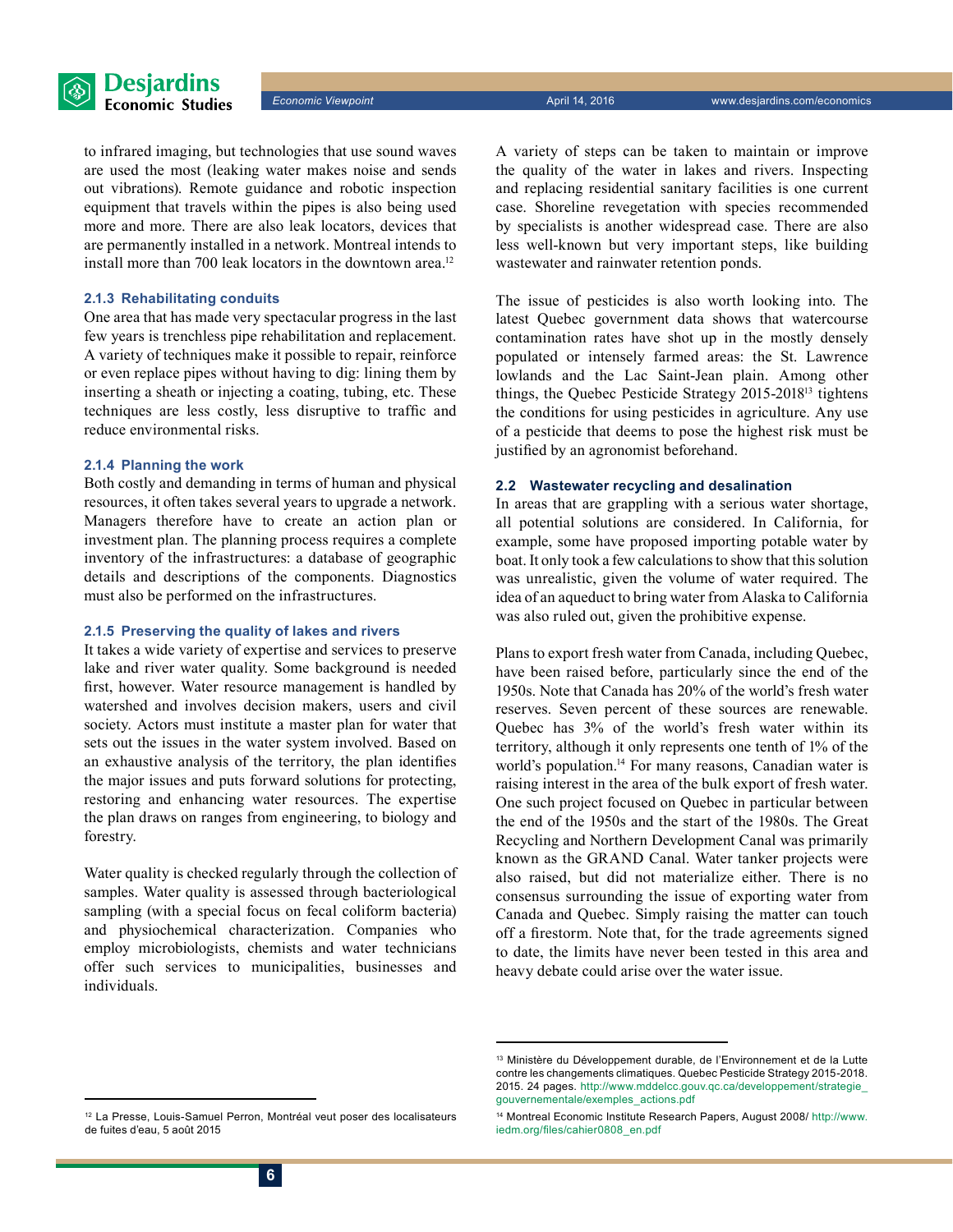

One avenue that got a better reception for California, however, is recycling wastewater (see the box below). A number of municipalities are following this path, estimating that it could at at least help solve part of the problem. The state of California has put together a US\$200 million reserve to back this kind of project.

A recycling process can be designed to render wastewater clean enough for uses other than human consumption, such as irrigation and toilets. Home and industrial recycling systems are available on the market. Clearly, this assumes the existence of another distribution network parallel to the potable water network. Here, San Francisco has just adopted a by-law that requires every new building that is larger than 250,000 square feet to incorporate such a recycling system.15 The town of Carlsbad, near San Diego, is starting to build a plant that will recycle the effluent from a wastewater treatment plant. A Quebec firm will provide the technology.

The recycling process can also be designed to purify greywater to make it potable. South of Los Angeles, a plant is turning grey water into drinking water. The plant is being expanded to take capacity to 380,000 million litres of water a day, enough to supply 850,000 people!

Desalinating sea water is another avenue that is being considered. Already in use in Israel and the Persian Gulf, the process has been mastered, technically speaking. But it is very expensive. This is why California, with more than 250 wastewater recycling plants, has just one desalination plant, built in 2000 and located in San Diego. San Diego is now investing US\$1 billion to increase its capacity. The plant could treat 200 million litres a day and meet 7% of the county's water needs. Let's just note that the technology used, based on a membrane filtration process, once again comes from a Quebec firm.

#### **2.3 Quebec agricultural products, a potential resource in the event of drought**

Water is an indispensable resource in agriculture. For both crop and animal production, water is critical, along with other factors such as the weather and soil quality. Water's availability and quality therefore impact the agricultural

#### **Wastewater, grey water, black water**

Wikipedia defines wastewater as water that has been altered by human activity through domestic, industrial, artisanal, agricultural and other uses. Wastewater is deemed to be polluted and must be treated. "Black water" contains various substances that are more polluting or harder to get rid of, such as fecal matter, cosmetics and any type of industrial by-product mixed with the water. "Grey water" does not have a heavy load of pollutants, for example, domestic water from dishwashing, baths and showers, etc. Grey water also results from the treatment of black water.

and agri-food sector, whose mission is to feed the world. This section focuses on what, in terms of water, creates opportunities for Quebec's agricultural and agri-food sector, from food products to production technologies and specialized services.

These days, agricultural and food products can travel a long way. They cross borders and oceans. Consumers have access to a wide array of foods produced in different climates. Who would have thought that this supply method and the resulting dietary habits could become jeopardized? Climate disruption and water availability are responsible.

The situation in California is one illustration. The garden of the United States, California produces one third of the vegetables and two thirds of the fruit and nuts consumed there. It also helps make the country the world's number one food product exporter. California is one of five major Mediterranean climate growing areas in the world. This type of climate features dry, sunny summers and cool, wet winters, making it possible to have two and, in some cases, three harvests a year. The drought that has been plaguing the state for the last four years (affecting the entire U.S. Southwest) is starting to jeopardize its production capacity. Some even wonder if the U.S. food supply capacity is being threatened.16

<sup>&</sup>lt;sup>15</sup> Services of the San Francisco Public Utilities Commission, Non-Potable<br>Water Program, http://sfwater.org/index.aspx?page=686

<sup>16 &</sup>quot;Why Califonia drought matters," Washington Times, December 17, 2015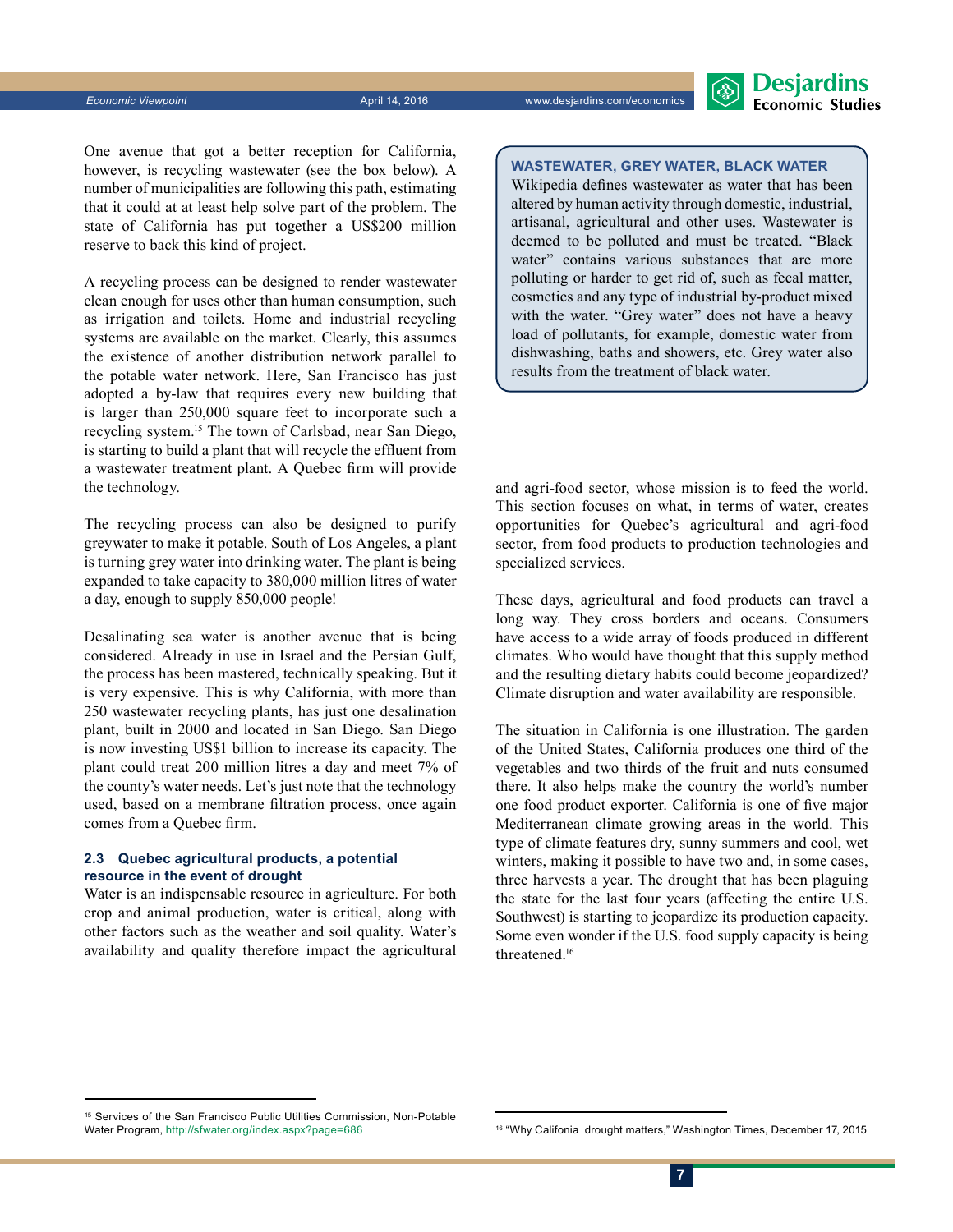

| Table 1 – Selected fruit, nuts and vegetables<br>for which California leads total U.S. production |                     |                          |                     |
|---------------------------------------------------------------------------------------------------|---------------------|--------------------------|---------------------|
| <b>Products</b>                                                                                   | % U.S. market share | <b>Products</b>          | % U.S. market share |
| Artichokes                                                                                        | 100%                | <b>Strawberries</b>      | 90%                 |
| Dates                                                                                             | 100%                | Cauliflower              | 88%                 |
| Figs                                                                                              | 100%                | Leaf lettuce             | 86%                 |
| <b>Kiwis</b>                                                                                      | 100%                | Avocados                 | 86%                 |
| <b>Olives</b>                                                                                     | 100%                | Carrots                  | 83%                 |
| <b>Almonds</b>                                                                                    | 100%                | Romaine lettuce          | 76%                 |
| <b>Pistachios</b>                                                                                 | 100%                | Head lettuce             | 75%                 |
| <b>Nuts</b>                                                                                       | 100%                | Honeydew melon           | 73%                 |
| Garlic                                                                                            | 98%                 | Peaches                  | 72%                 |
| Plums and prunes                                                                                  | 97%                 | Tangerines and mandarins | 69%                 |
| <b>Broccoli</b>                                                                                   | 95%                 | Spinach                  | 63%                 |
| Celery                                                                                            | 95%                 | Chili peppers            | 60%                 |
| Lemons                                                                                            | 93%                 | Raspberries              | 57%                 |
| Apricots                                                                                          | $90\%$              | Peppers                  | 56%                 |
| Tomatoes                                                                                          | $90\%$              | Asparagus                | 47%                 |
| Grapes                                                                                            | 90%                 |                          |                     |

Notes: Data is based on 2011-2013 production.

Source : *Impacts of California's ongoing drought* : agriculture, Pacific Institute, USDA 2015b, August 2015

#### **2.4 The impact of the California drought on agriculture**

#### **2.4.1 The "California" effect**

Most of the lettuce, carrots, celery, artichokes, tomatoes, broccoli and asparagus eaten in the United States come from California. California also produces 72% of the country's fresh peaches and 97% of its plums. Table 1 sets out the detail on California's market shares

The current drought is making California growers take a second look at their crop choices. On one hand, they are letting some of the land lie fallow, i.e., they aren't farming it. According to the California Farm Bureau, at least 202,343 hectares (500,000 acres) out of the 3,237,485 hectares (8 million acres) that are usually irrigated and used for planting were left fallow in 2015. For another, they are turning away from less profitable crops, such as onions, garlic, cotton and tomatoes. They are also tending to turning away from some types of livestock, such as beef cattle, because the profits do not justify the water requirement.

What may at first seem odd is that, at the same time, farmers are increasing some very thirsty crops, such as almonds and nuts, whose areas have increased approximately 80,000 hectares since 2010. It takes a gallon of water to produce just one almond! The intensification had started before the drought, supported by an expanding international market and mouth-watering prices, and it has kept going. Although prices for these foods have dropped recently, growers show no sign of wanting to abandon the crops, particularly since almond and nut trees only start producing four years after being planted. Clearly, when water is scarce, halting production of an annual vegetable like the onion is a much less expensive solution.

Early 2016 saw the start of what is being called the "cauliflower crisis." The retail price for this cruciferous vegetable has skyrocketed, hitting almost CAN\$8 a piece. Incredible! Many became worried with this unexpected and surprising increase. In fact, the rise by cauliflower prices was just the most spectacular aspect of a broader phenomenon: a substantial increase in fruit and vegetable prices over just a few months. The price of celery, for example, went up 42% between December 2014 and December 2015, while onions rose nearly 16%. Some vegetables, like the English cucumber, even disappeared from the shelves temporarily, due to inadequate availability in terms of volume or price. The University of Guelph's Food Institute puts the average increase of fruit and vegetable prices in Canada at 9.1% to 10.1% in 2015. When these statistics were released, it also predicted that prices would go up faster than inflation in 2016.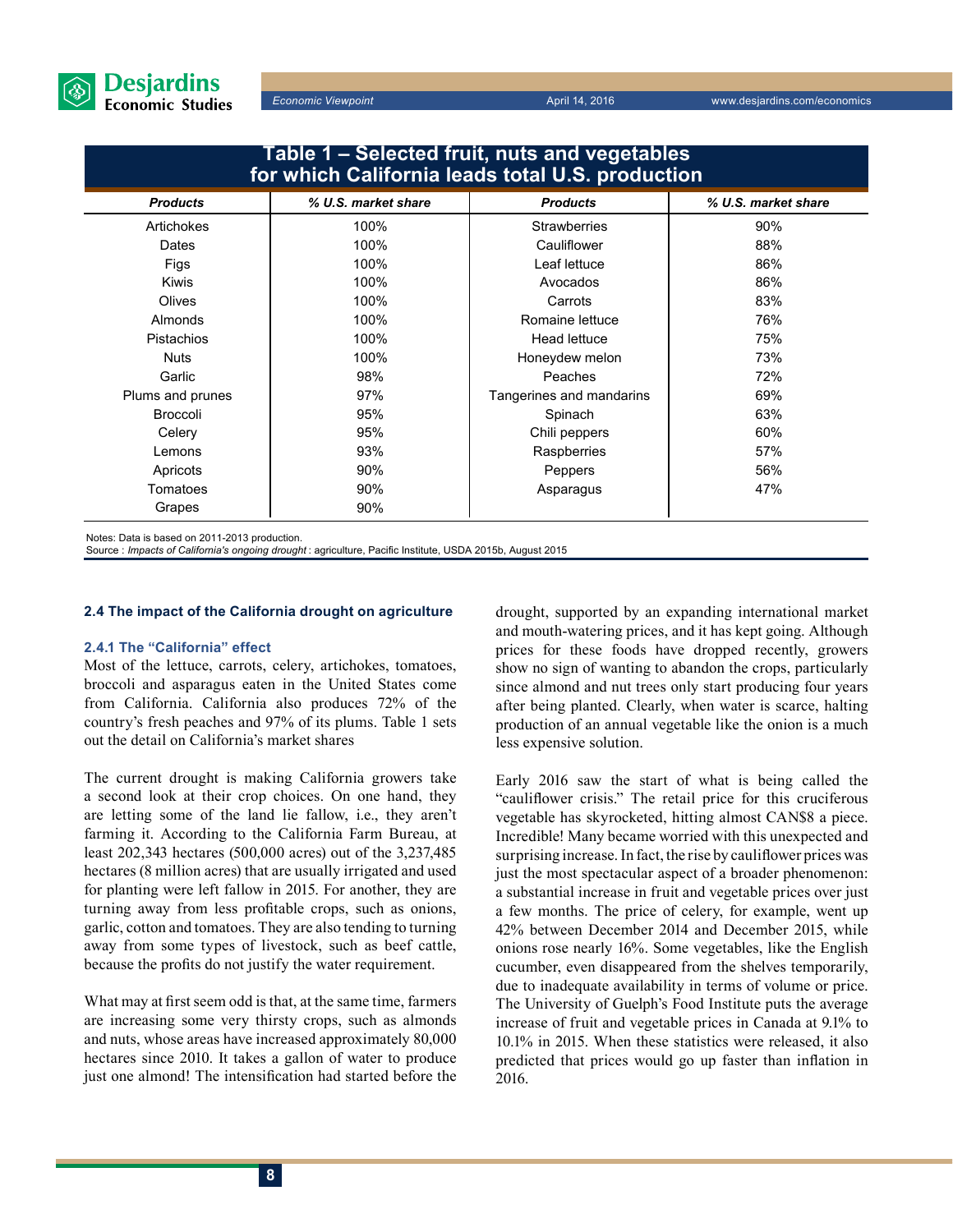

The first factor invoked to explain the phenomenon was the Canadian dollar's tumble against the greenback. It has lost about a quarter of its value in two years. Because most of the fruits and vegetables Canadians eat come from south of the border, it was inevitable for the loonie's slide to affect prices. But there's more. Storms (an El Nino effect) damaged some crops in California at the end of 2015 while Florida, the second leading garden state in the United States, was hit by extreme weather and rain.

Although it is hard to pinpoint the specific effects, it seems increasingly clear that the California drought has a hand in it. According to John Janmaat, an economics professor at the University of British Columbia, "The supply is going to go down and as our currency goes down, they will inevitably lead to a price increase."17 For its part, the United States Department of Agriculture has noted that due to higher production costs and/or a water shortage, producers may decrease their production areas, driving prices up this year and subsequent years as well. The phenomenon is now being observed, but it is too early to assess its magnitude.<sup>18</sup>

#### **2.4.2 Opportunities for Quebec producers**

All it takes is one look at the supermarket shelves to realize that the fruits and vegetables we eat here come from around the world. When suppliers raise prices, distributors and wholesalers could well replace them with suppliers located elsewhere that offer better terms. Logically, then, the higher prices for California products caused by the drought could create opportunities for local producers. They immediately make Quebec products more competitive. Also, if the increase affects fruits and vegetables we don't grow at the time it occurs, consumers are tempted to turn to local vegetables that are less expensive. So, when cauliflower prices shot up, consumers reacted by opting for root vegetables, for which there is a local supply.

Lastly, with California products becoming less competitive, our producers could see opportunities within the United States. The well-populated market on the U.S. Eastern Seaboard is relatively close to Quebec. New York State, with nearly 20 million inhabitants, is 600 kilometres from Quebec and over 4,000 kilometres from California! Quebec exporters already have a presence there and everything suggests that they plan to capitalize on California's climate situation, backed in their efforts by an advantageous exchange rate. The Quebec Produce Growers Association has undertaken a market opportunity study on this region.<sup>19</sup> We can expect fruit and field vegetable growers to respond more quickly than hothouse growers, since it is easier for them to change their crops or increase volumes.

#### **2.4.3 Forage**

Millet, alfalfa, clover… Quebec is a "land of forage." Easy to grow in cool climates, these crops demand a lot of the water Quebec has in such abundance. Forage is the foundation for Quebec's imposing dairy production.

This is because, over the years, Quebec producers have developed an export market for hay for horses and, to a lesser degree, ruminants. The United States, primarily New England, is their main market. Transportation accounts for a lot of the product's cost, however. To offset the impact, some increase hay's density by crushing it. This gives them access to more remote markets in the United States and elsewhere in the world. In this area, the international market is very scattered, including countries in Europe and the Middle East. For example, Ireland is showing interest in Quebec forage. Drought has reduced the production capacity of its usual supplier, Spain. We now know that Saudi Arabia prefers to import forage over producing its own with irrigation. Quebec commercial hay producers and merchants are prospecting in these markets, or have started to engage in trade.

#### **2.4.4 An opportunity for irrigation technology**

With less water than they had before, California producers are trying to use it better, leading to fast-paced development of irrigation technology. At least one Quebec company that specializes in irrigation and micro-irrigation technology is in the fields of California and elsewhere in the United States. Its solar-powered equipment takes real time measurements of the plant's hydric stress. The equipment also collates weather data and transmits the data to the grower using cellular telephony, allowing the grower to manage irrigation closely. The irrigation system's motors and valves can be controlled remotely, and flows and pressures can be checked in the same way.

<sup>&</sup>lt;sup>17</sup> Blame the Dollar and Californian Drought for Produce Prices, Kelowna Now, February 4, 2016

<sup>&</sup>lt;sup>18</sup> "California Drought: Farm and Food Impacts", USDA, February 2016.

<sup>&</sup>lt;sup>19</sup> La Terre de chez nous, Sécheresse en Californie, opportunités pour le Québec, 9 avril 2015. http://[www.laterre.ca/actualites/foret/secheresse-en](http://www.laterre.ca/actualites/foret/secheresse-en-californie-opportunites-au-quebec.php)[californie-opportunites-au-quebec.php](http://www.laterre.ca/actualites/foret/secheresse-en-californie-opportunites-au-quebec.php)